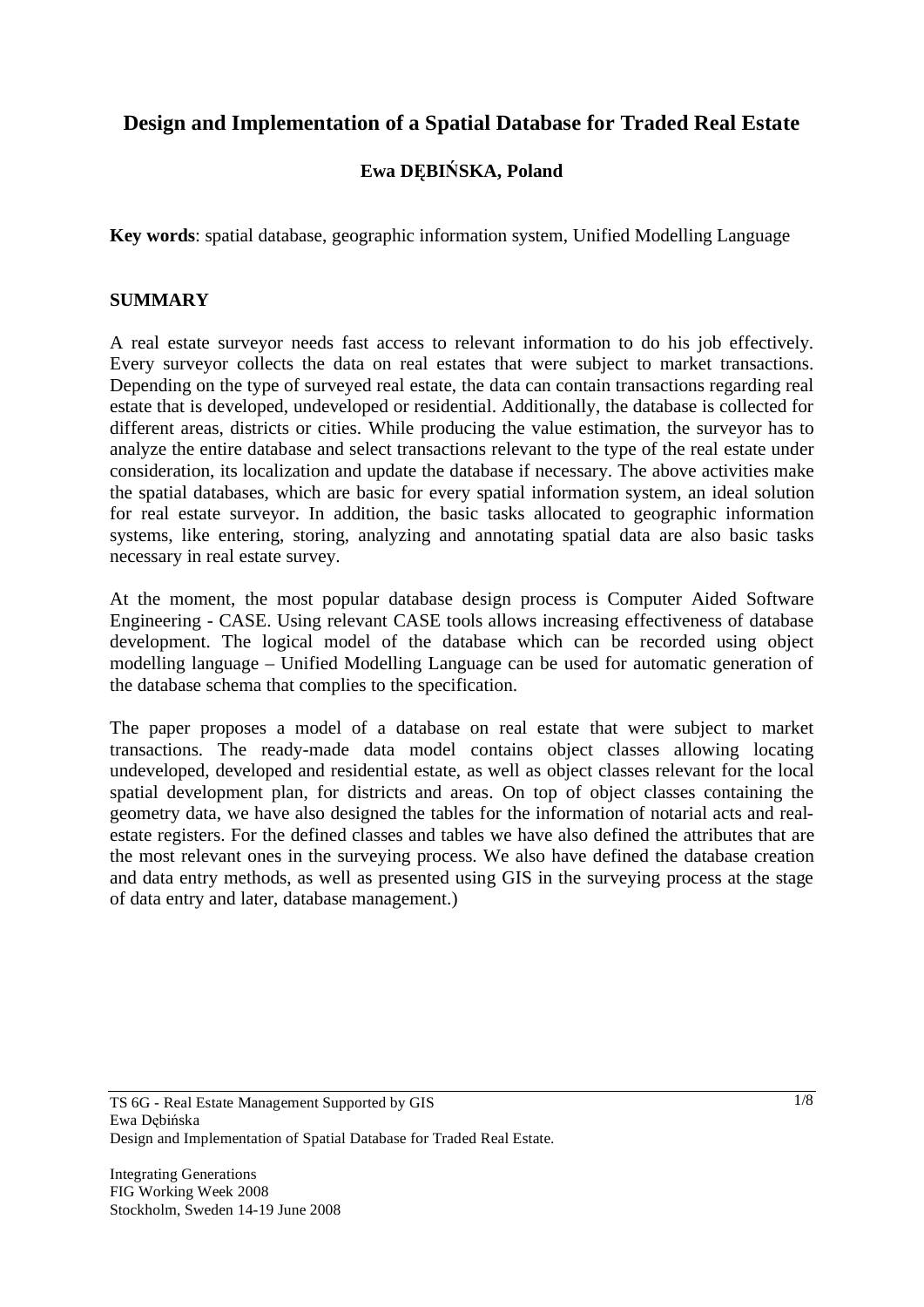# **Design and Implementation of a Spatial Database for Traded Real Estate**

# **Ewa DBISKA, Poland**

## **1. INTRODUCTION**

A real estate surveyor needs fast access to relevant information to do his job effectively. Every surveyor collects data on real estates that were subject to market transactions. Depending on the type of surveyed real estate, the data can contain transactions regarding real estate that is developed, undeveloped or residential. Additionally, the database is collected for different areas, districts or cities. While producing the value estimation, the surveyor has to analyze the entire database and select transactions relevant to the type of the real estate under consideration, its localization and update the database if necessary. The above activities make spatial databases, which are basic for every spatial information system, an ideal solution for real estate surveyor.

## **2. THE DEFINITION OF A SPATIAL DATABASE AND GEOGRAPHICAL INFORMATION SYSTEMS**

A database is a set of integrated data from a certain domain. A spatial database is a kind of database broadened by a spatial factor, which means that the database includes a record of the geometry of objects, except for the descriptive attributes of objects. Spatial data belongs to understand as data with reference to surface to the Earth (Bielecka 2006).

Spatial databases are a fundamental element of geographical information systems (GIS). The GIS is a system for creating, storing, analyzing, modernizing and managing spatial data (Gaździcki 2001). It needs hardware, specialized software data as well as an educated group of people, which served mentioned components. Good organization and cooperation of mentioned elements can cause thrift of time and costs of work. In order for the system to function correctly, the presence of all elements is essential; however, data seems to be the most important element. Without the correct data, on proper level of minuteness and accuracy, even the best educated group of people and specialized programming cannot give answers to the question assigned by the user, such as: Where is ul. Szeroka located in Krakow? Or which lots are in the neighborhood of lot number 256?

The database decides on the range of capability of the application of the GIS. Therefore, the formative stage of the database is very important. Proper selection of a feature class for the description of a selected piece of the real world during the phase of project design is not only important for essential maintenance of the information range of the system, but it also has an influence on the efficiency of later management data (Makowski 2005).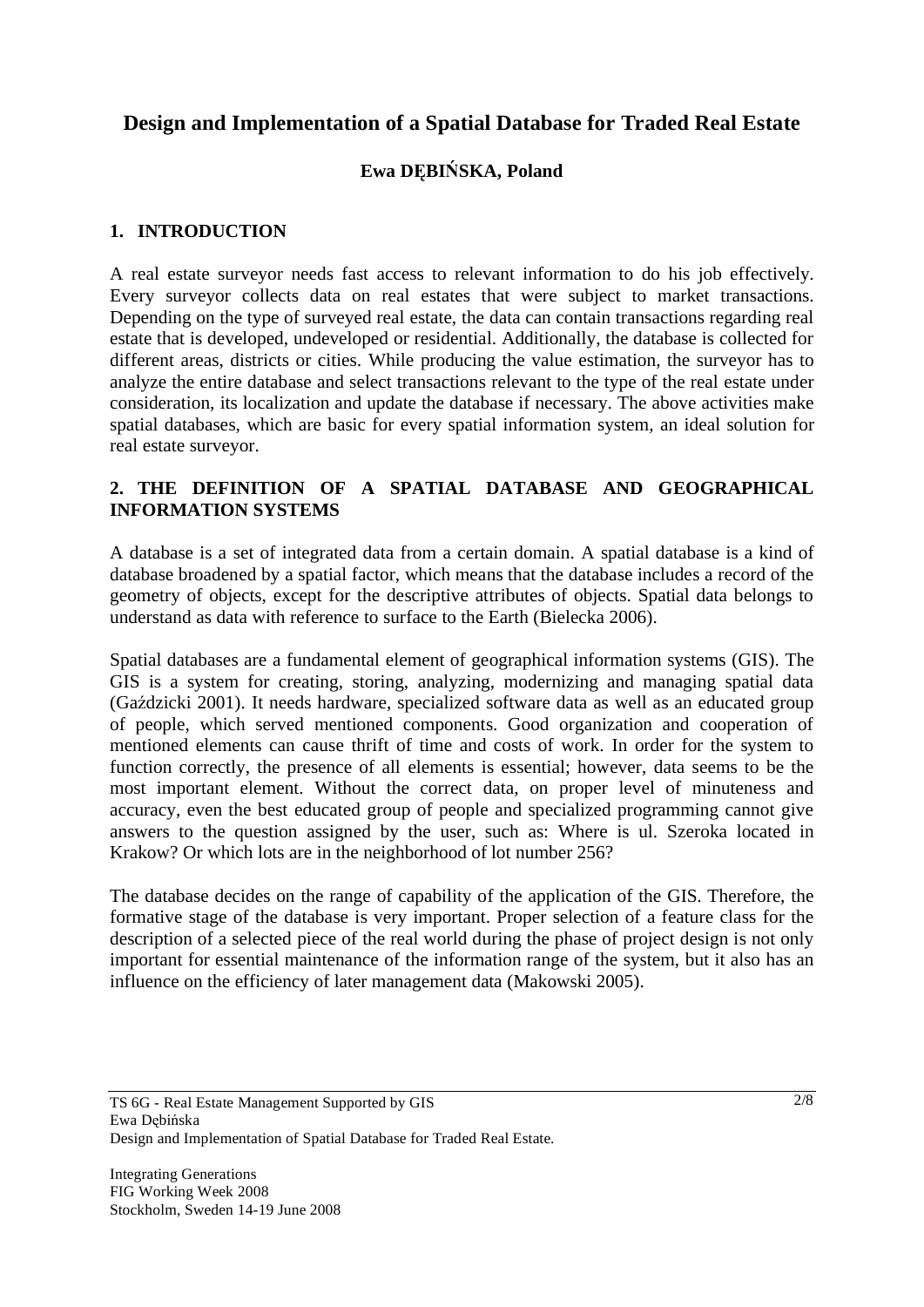## **3. THE PROJECT OF DATABASE**

The *Microsoft Office Visio 2003* was used for record a project of database of real estate. Visio is software belonging to CASE tools. CASE means Computer-Aided Software Engineering and is a kind of software which improves the process of the project and is characterized by sophisticated tools for the editing of graphics. CASE tools can use different techniques for the visualization of projects. One of the most often used is the Unified Modeling Language (UML). UML is now the most common standard used for object-orinted modeling. The main idea of UML is to make possible the use of simple means to create a graphic model presenting any fragment of the reality. It is a very good tool for accurate expression of thoughts in the form of a graphic model. Notation UML is a set of legible symbols and marks which can be understood by anyone with a minimum level of knowledge of computer science.

In the suggested model of a spatial database (Fig. 1), there are planned feature classes for residential estates such as developed, undeveloped and residential areas. The aforementioned types of estates are most often encountered in the real estate market. Taking into consideration the fact that suggested database is in development phase, other types of property have been omitted.

The source of information at the spatial nature according to valued estates for surveyors is land and building cadastre (LBC). The basic and the most important surface object in LBC is a parcel. A parcel is possible to define as a continuous area of ground located within the boundary of one unit, homogeneous with respect to law, delimited from surrounded by means borderlines (Hycner 2007). By reason of the above-mentioned, in the suggested model of a database, the parcel is also the main feature class, and based upon this, it is possible to define the location of developed and undeveloped estates. There is a clear similarity between developed and undeveloped estate law classification, because in both cases, there is freehold or perpetual usufruct the main law. Whereas dwelling areas characterize clear dissimilarity with relation to the above-mentioned types of real estates. The main law for dwelling areas is not the freehold but ownership to residential; therefore, interrelation residential location with parcel would be not enough precise information.

In a situation of many buildings on one parcel, one building can be situated more advantageous and another less, and this could exert an influence on the final value of the estate. Therefore, a dwelling area in the model of the database was connected with the feature class *Building,* due to that the concrete dwelling area is recorded to proper location in space building.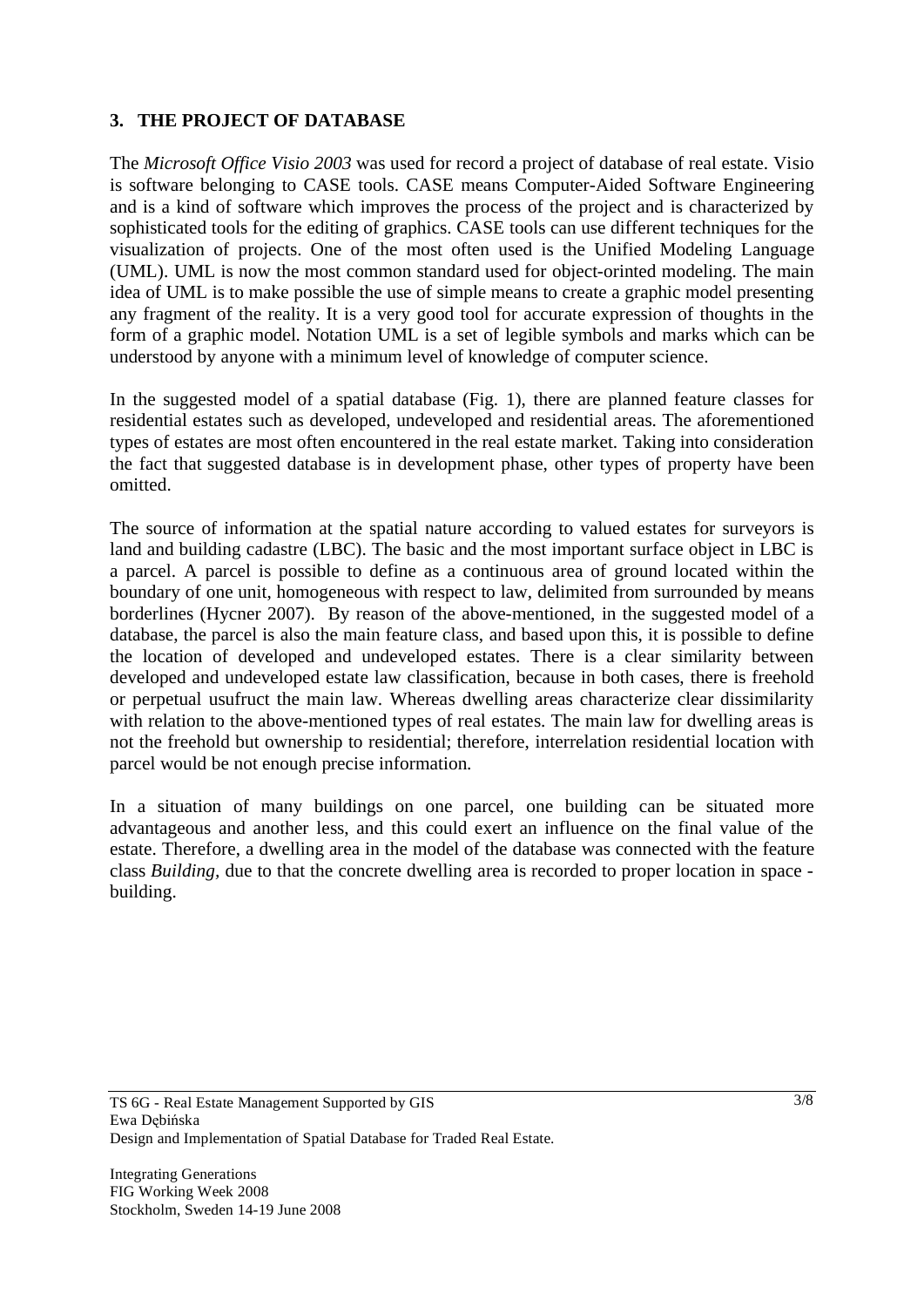

**Fig. 1.** The project of a spatial database for traded real estate; written in UML. *Source*: own recourses

TS 6G - Real Estate Management Supported by GIS Ewa Debińska Design and Implementation of Spatial Database for Traded Real Estate.

Integrating Generations FIG Working Week 2008 Stockholm, Sweden 14-19 June 2008 4/8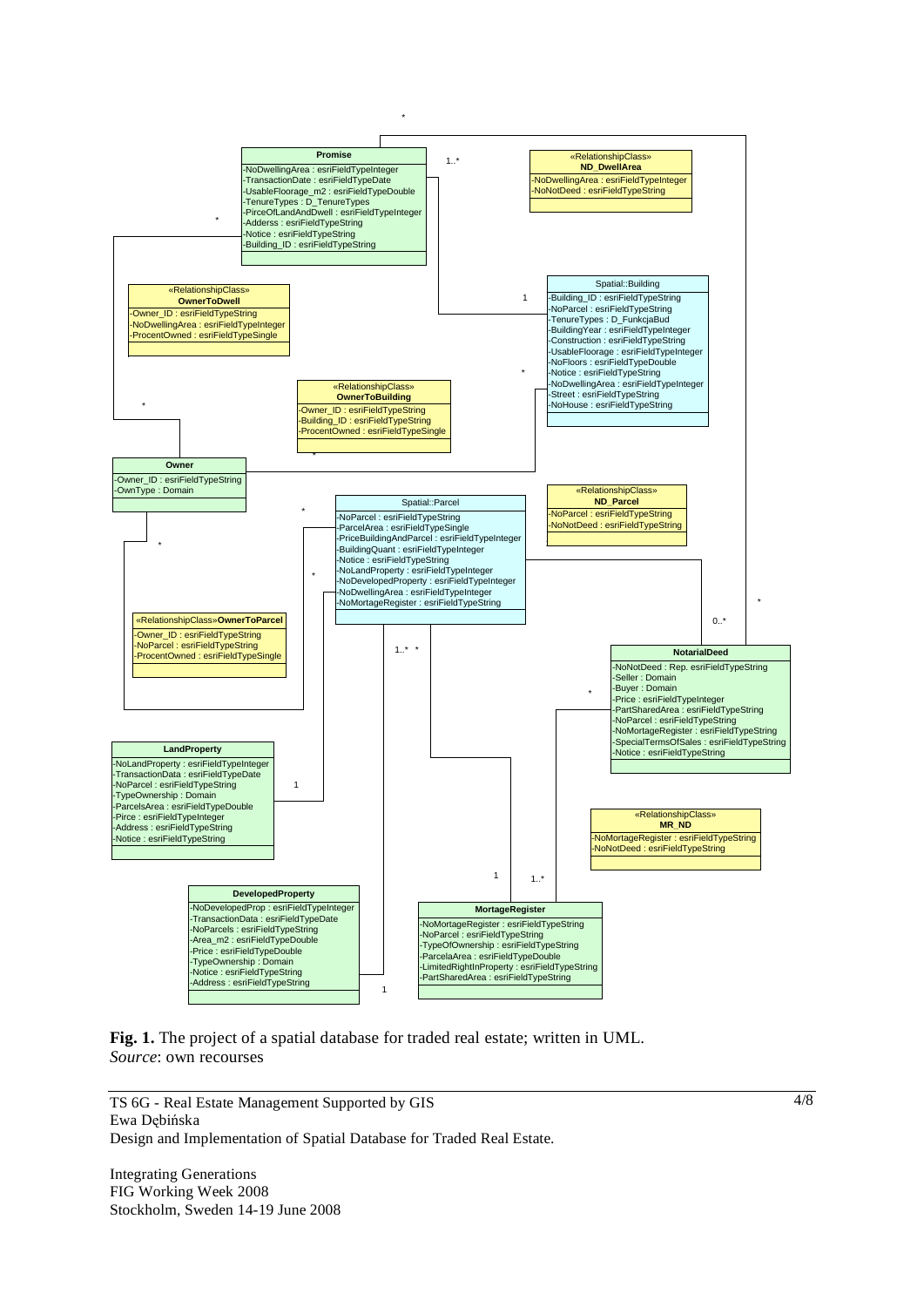Premise is defined as a table, not as feature class, in which objects have spatial attributes. Obtainment information of site of room estate will be possible through a defined relationship within the table named *Premise* and the feature class *Building.* There are two types of relationships possible: simple and composite. Simple relationships are relationships between two or more objects in the database that exist independently of each other. In the case of a composite relationship, the lifetime of one object controls the lifetime of its related objects. Practical application of a composite relationship could be, for example, in buildings demolition, in which are dwellings. When we delete a demolished building from the database record, all dwellings related to the building will automatically be deleted as well. In schema of database for traded real estate where the more transactions the better that relationship would not be good result. Therefore, the relationship between *Building* and *Promise* is defined as a simple relationship. However, if this situation takes place, a user will have access to all transactions regarding non-existing dwellings, but he does not have the possibility of locating on map a building where there were once dwellings.

In order for the designed database to be fully functional, there are defined tables named *AD* and *RD* for information from authenticated deeds and registers of deeds. In the model of the database, there are feature classes named *Roads* and *LSDP*, which allows for the storing of information about roads and Land Spatial Development Plans in one database. However, it could be difficult to enter vector data for the *LSDP* class. Later in the article, a proposal is provided for a slution to this problem.

At the end of description of designing of database, it is worth to say that this project was forwent consultations with real etates surveyors. As a result of this, every feature class has defined the most essential attributes for producing a value estimation. However, the proposed range of the described information is not final, because the schema of the model UML makes possible his mulitple use and free modification objects and attributes. As a result, a spatial database for trated real etates can fit to the needs and dispositions of the surveyor.

# **4. IMPLEMENTATION OF A SPATAIL DATABASE**

After the design phase, the model was checked by *Semantics Checker* macro. The next step was to automatically generate an empty geodatabase in *ArcGIS*. This process was documented in a report.

Preparation of the geodatabase for use by surveyors includes import spatial data regarding districts, road network, land spatial development plans, parcels and buildings. The *ArcGIS* system allows for the import of data from many formats such as \*.shp, \*.dgn, \*.dwg and \*.dxf. Such a prepared database must be complete with information about transactions. From delved result that most surveyors collect data on real estates in Microsoft Excel. Many of them also use the software WALOR. WALOR is a professional tool for appraisers. It records data in Microsoft Access, but a user can revise data only through the interface of the software or through export to the \*.xls format. Conversion from the XLS format to the geodatabase is possible by middle format dBASE. Defined in database schema relationships between feature classes and tables make possible final integration of data.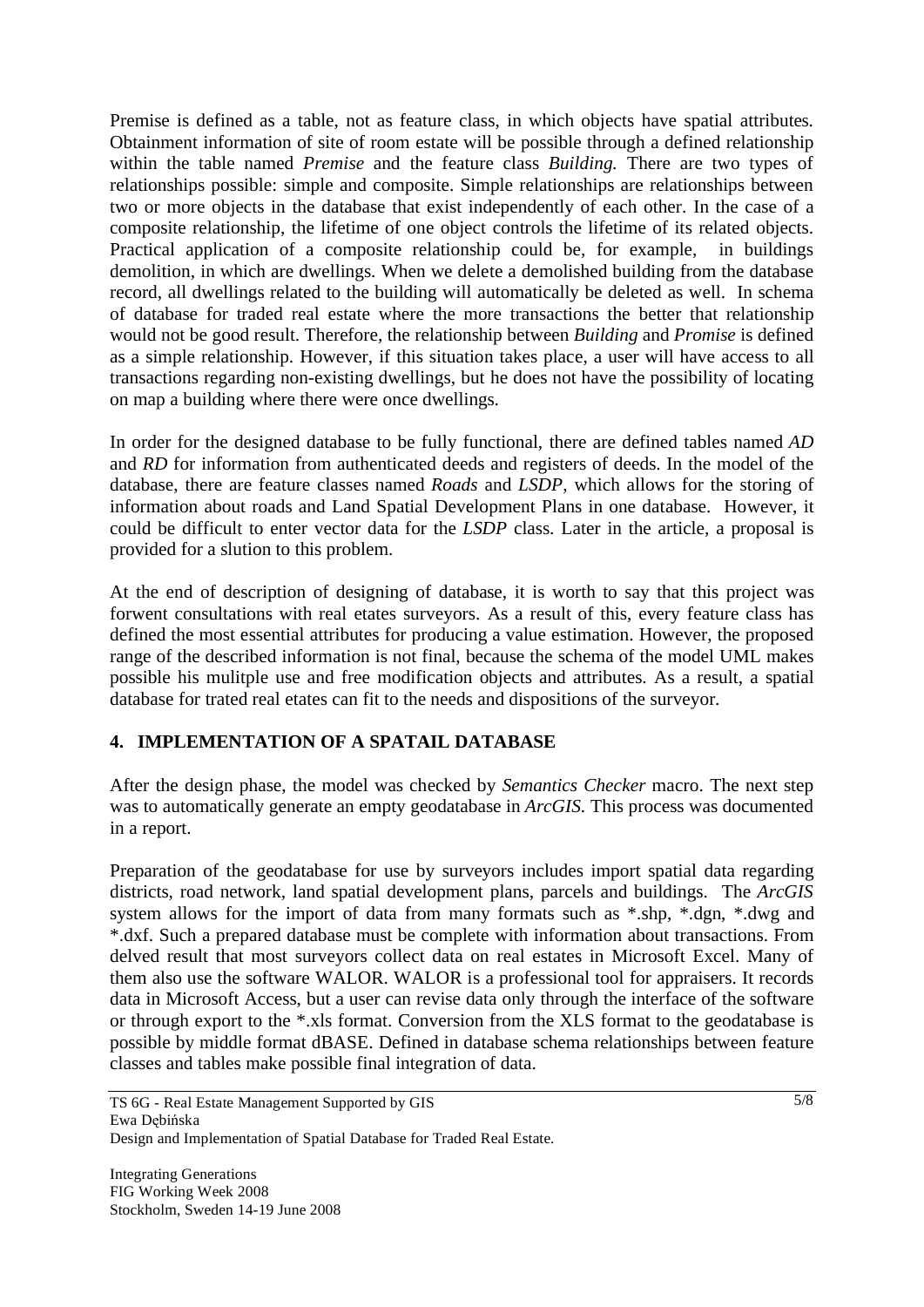#### **5. APPLICATION OF GIS FOR VALUATION**

A database for real estates in GIS is an ideal source of spatial information for surveyors who needs a piece of information for appraisal. Every software belonging to the group described as desktop GIS has tools for finding, sorting and analyzing the described and geographic information in a geodatabase. How we can use the created database in an *ArcGIS* system is described below.

*ArcGIS* enables the searching of data and later the selection of records in a database by building SQL expressions (Fig. 2). We can use comparison operators like: equal (=), not equal ( $\langle \rangle$ ), greater than ( $\rangle$ ), less than ( $\langle \rangle$ ), greater than or equal ( $\rangle$ =), less than or equal ( $\langle \rangle$ =), logical operators like AND, OR, NOT and arithmetic operators, e.g. SELECT \*from *Promise*  WHERE: [PULokalu\_m2] > 40 AND [PULokalu\_m2] < 60 AND [DataTransakcji] < 31-01- 2008 AND [DataTransakcji] > 31-01-2007

A selection's results can be sorted in one or more columns recorded in the reports as well as in new feature classes or tables. Furthermore, each record in a non-spatial table, e.g. *Promise*, *DevelopedEstate,* can be located on the map thanks to special tools and a previously defined relationships. The localization of an object is carried out singularly, i.e. for each record individually. This is a big limitation, because it is impossible to run spatial analyses for those records. In this case, the best solution is geocoding the tables: *Promise, UndevelopedEstate* and *DevelopedEstate.* "Geocoding is the process of assigning a location, usually in the form of coordinate values, to an address by comparing the descriptive location elements in the address to those present in the reference material" (ArcGIS Desktop Help). The result of the geocoding process is a new point feature class. Each point has the same attributes as the related record in the table. The representation of every transaction as a point, which has an XY coordinate, makes possible selection by location during the collection of data by a surveyor. Selection by location allows for the selection of objects based on their location relative to other features, e.g.

| <b>Select By Attributes</b>                                                                                              |                                                     |                                                                                                                                                                                                                                                                                                                                                                                                                                                                                                                                                                                    |
|--------------------------------------------------------------------------------------------------------------------------|-----------------------------------------------------|------------------------------------------------------------------------------------------------------------------------------------------------------------------------------------------------------------------------------------------------------------------------------------------------------------------------------------------------------------------------------------------------------------------------------------------------------------------------------------------------------------------------------------------------------------------------------------|
|                                                                                                                          |                                                     | Query Wizard                                                                                                                                                                                                                                                                                                                                                                                                                                                                                                                                                                       |
| Layer:                                                                                                                   | Promise<br>Only show selectable layers in this list |                                                                                                                                                                                                                                                                                                                                                                                                                                                                                                                                                                                    |
| Method:                                                                                                                  | Create a new selection                              |                                                                                                                                                                                                                                                                                                                                                                                                                                                                                                                                                                                    |
| Fields:                                                                                                                  |                                                     | Unique Values                                                                                                                                                                                                                                                                                                                                                                                                                                                                                                                                                                      |
| [NoDwelligArea]                                                                                                          | Like<br>$\langle \rangle$<br>$=$                    |                                                                                                                                                                                                                                                                                                                                                                                                                                                                                                                                                                                    |
| [TransactionData]<br><b>IUsebleFloorage</b><br>[TenureTypes]                                                             | And<br>$\geq$ =<br>$\rightarrow$                    |                                                                                                                                                                                                                                                                                                                                                                                                                                                                                                                                                                                    |
| [Price0fLandAnd]                                                                                                         | Ωr<br>$\langle =$<br>k                              |                                                                                                                                                                                                                                                                                                                                                                                                                                                                                                                                                                                    |
| [Address]<br>[Notice]                                                                                                    | 2   ×<br>Not<br>$\Box$                              | $\left\langle \cdot \right\rangle$ = $\left\langle \cdot \right\rangle$ = $\left\langle \cdot \right\rangle$ = $\left\langle \cdot \right\rangle$ = $\left\langle \cdot \right\rangle$ = $\left\langle \cdot \right\rangle$ = $\left\langle \cdot \right\rangle$ = $\left\langle \cdot \right\rangle$ = $\left\langle \cdot \right\rangle$ = $\left\langle \cdot \right\rangle$ = $\left\langle \cdot \right\rangle$ = $\left\langle \cdot \right\rangle$ = $\left\langle \cdot \right\rangle$ = $\left\langle \cdot \right\rangle$ = $\left\langle \cdot \right\rangle$<br>$\geq$ |
| [Building ID]                                                                                                            |                                                     | Go To:                                                                                                                                                                                                                                                                                                                                                                                                                                                                                                                                                                             |
|                                                                                                                          | ls                                                  |                                                                                                                                                                                                                                                                                                                                                                                                                                                                                                                                                                                    |
| $\leftarrow$<br>$\mathbf{m}$                                                                                             | ×.                                                  | Get Unique Values                                                                                                                                                                                                                                                                                                                                                                                                                                                                                                                                                                  |
| SELECT * FROM Wynik Geokodowania 3 WHERE:                                                                                |                                                     |                                                                                                                                                                                                                                                                                                                                                                                                                                                                                                                                                                                    |
| [UsebleFloorage m2] > 40 AND [UsebleFloorage m2] < 60 AND<br>TransactionData1<31-01-2008 AND TransactionData1>31-01-2007 |                                                     |                                                                                                                                                                                                                                                                                                                                                                                                                                                                                                                                                                                    |
| Clear                                                                                                                    | hen L<br>Verify<br>Help                             | Save                                                                                                                                                                                                                                                                                                                                                                                                                                                                                                                                                                               |
|                                                                                                                          | Apply                                               | Close                                                                                                                                                                                                                                                                                                                                                                                                                                                                                                                                                                              |

**Fig. 2.** Select By Attributes dialog box. *Source*: own recourses

'are within a distance of', 'are completely within', 'contain'. Though sometimes just displaying transactions on a map could show their mutual relationships and their dependence on other objects in a neighborhood (Fig. 3.). Most important are the spatial relationships, which are invisible during revision of the data recorded in tables.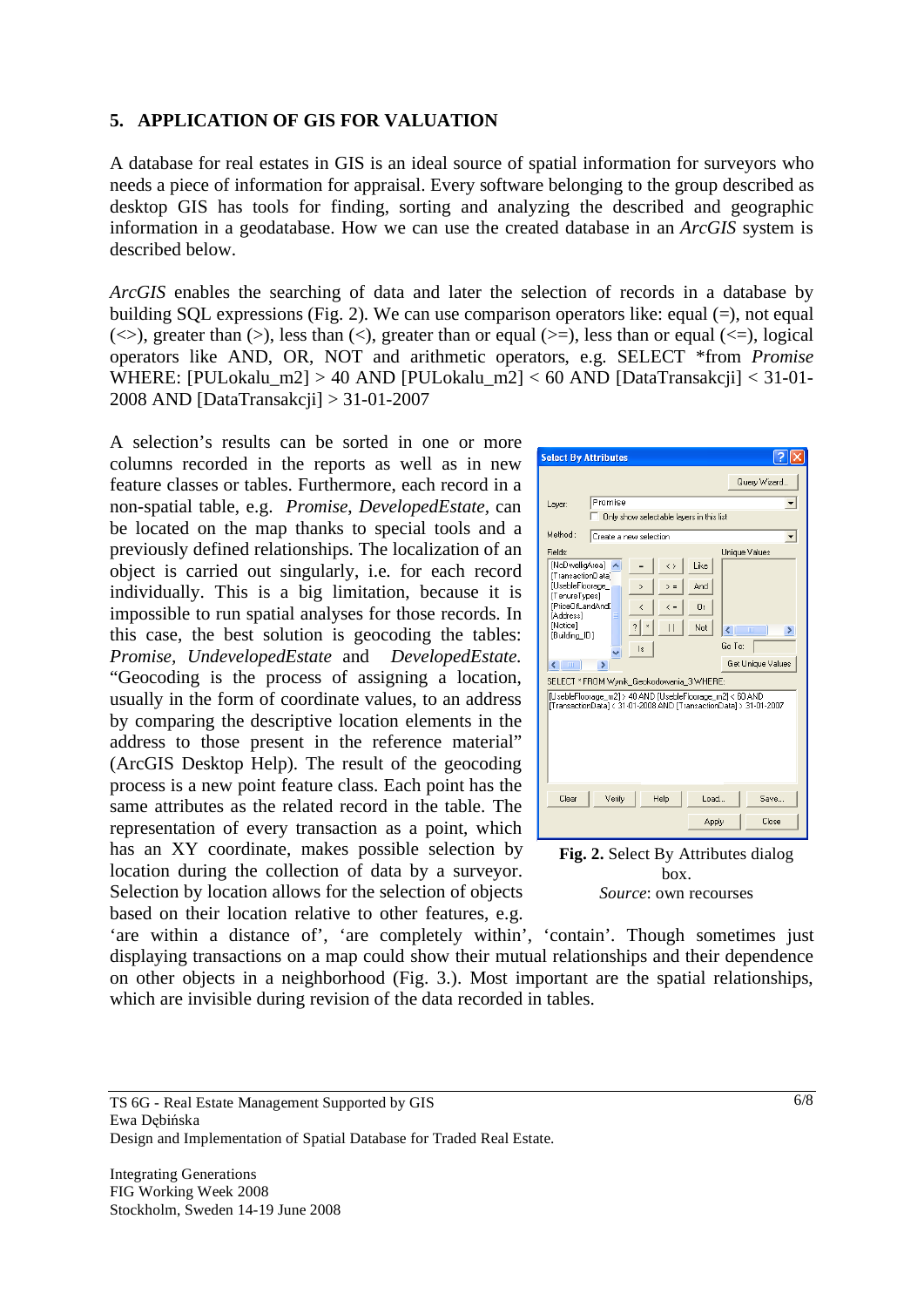

**Fig. 3.** Location and identification of the selected property's attributes. *Source*: own recourses

The GIS organizes geographic data into a series of thematic layers and tables. It makes possible the overlaying of layers in any order. It would be perfect if all the layers displayed on a map could be vectors, but the reality is different, and in Poland surveyors must work with rasters, which often happen according to LSDP. In the case of this data, we can use georeferencing, which means to assign the coordinates from a known reference system to the page coordinates of a raster (image) or a planar map. It is enough to raster data can be displayed, queried and analysed with other geographic data. Finally, the user decides which layers will be displayed and how the data will be visualized on the map. After all it only need to just one look of surveyor on the map to answer the questions: in which unit is located the valuated property? What are the numbers next units? Is there the LSDP and what is its establishing?